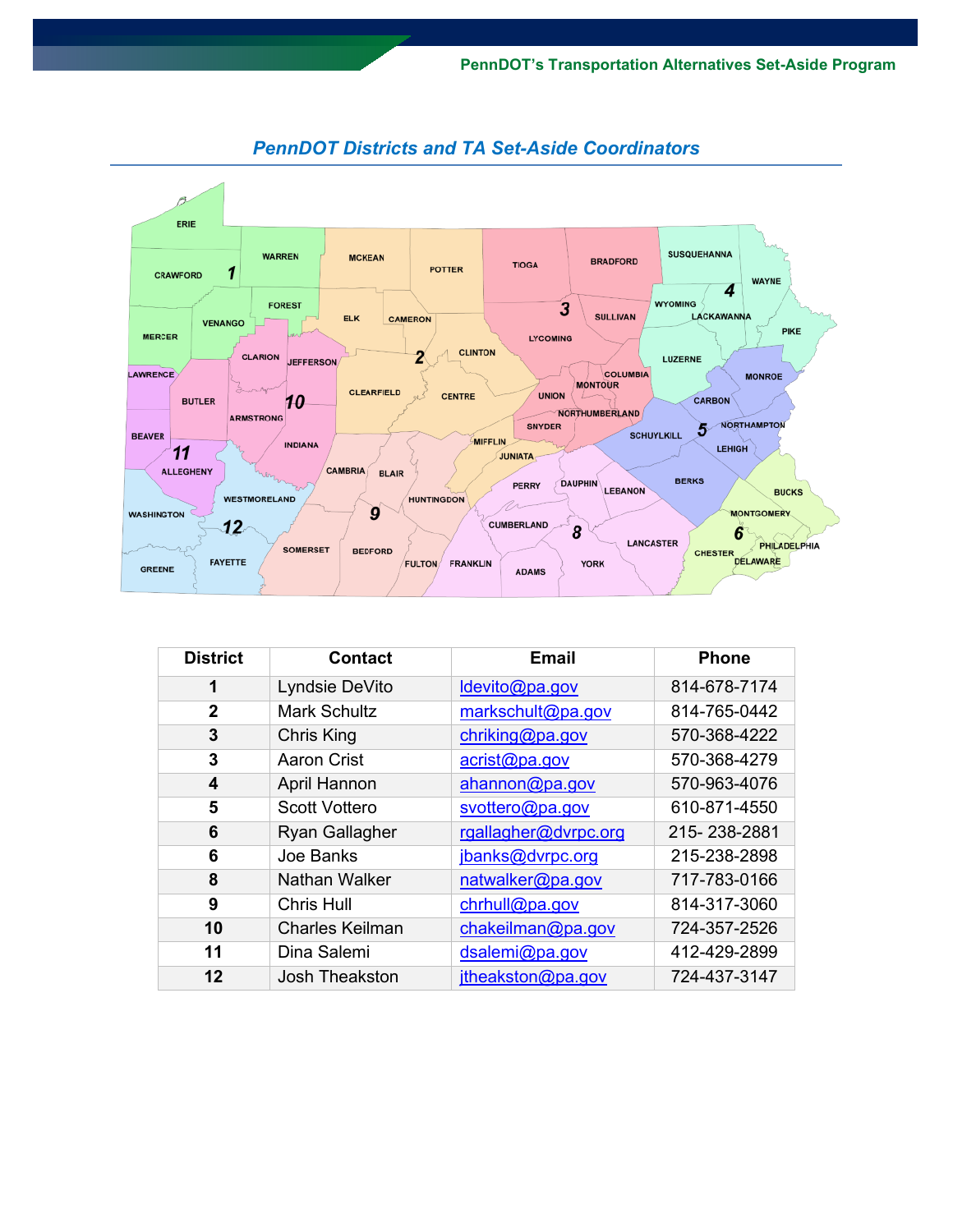

## *MPO and RPO TA Set-Aside Coordinators*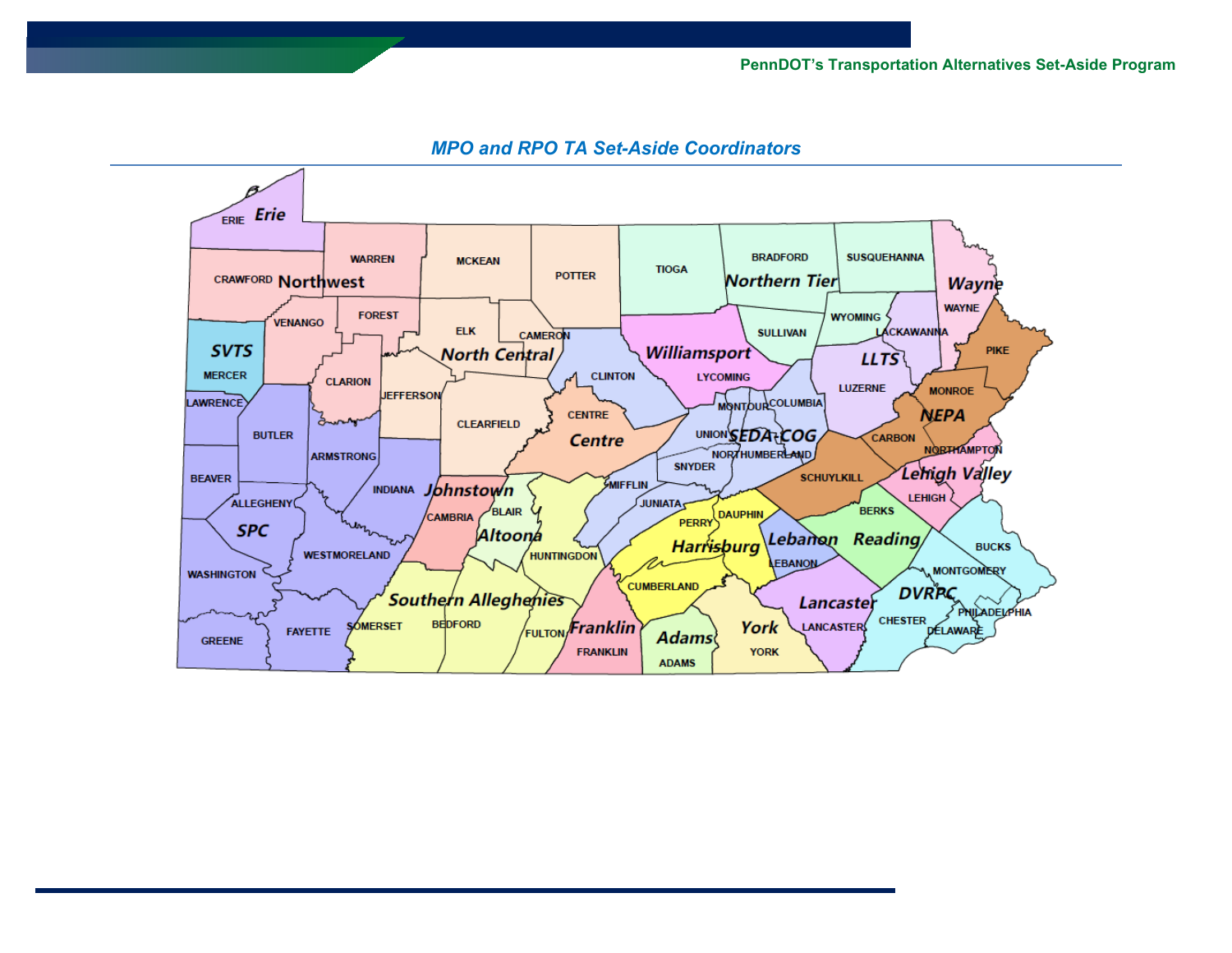| <b>Planning</b><br>Organization  | <b>Contact</b>       | <b>Email</b>                   | <b>Phone</b> | Website                                                                                                                          |
|----------------------------------|----------------------|--------------------------------|--------------|----------------------------------------------------------------------------------------------------------------------------------|
| Adams<br><b>County MPO</b>       | <b>Andy Merkel</b>   | amerkel@adamscounty.us         | 717-337-9824 | https://www.gettysburgpa.gov/adams-<br>county-transportation-planning-<br>organization-actpo                                     |
| <b>Adam County</b><br><b>MPO</b> | Laura Neiderer       | Ineiderer@adamscounty.us       | 717-337-9824 | https://www.gettysburgpa.gov/adams-<br>county-transportation-planning-<br>organization-actpo                                     |
| Altoona MPO                      | <b>Wes Burket</b>    | wburket@blairplanning.org      | 814-693-2080 | https://www.blairplanning.org/transportation<br>-program                                                                         |
| Centre<br><b>County MPO</b>      | <b>Trish Meek</b>    | tmeek@crcog.net                | 814-231-3050 | https://www.crcog.net/ccmpo                                                                                                      |
| <b>DVRPC MPO</b>                 | Ryan<br>Gallagher    | rgallagher@dvrpc.org           | 215-238-2881 | https://www.dvrpc.org/tap/pa                                                                                                     |
| <b>DVRPC MPO</b>                 | Joe Banks            | jbanks@dvrpc.org               | 215-238-2898 | https://www.dvrpc.org/tap/pa                                                                                                     |
| <b>Erie County</b><br><b>MPO</b> | <b>Emily Aloiz</b>   | ealoiz@eriecountypa.gov        | 814-451-7325 | https://eriecountypa.gov/departments/planni<br>ng-and-community-<br>development/programs/metropolitan-<br>planning-organization/ |
| Franklin<br><b>County MPO</b>    | <b>Steve Thomas</b>  | sithomas@franklincountypa.gov  | 717-261-3855 | https://franklincountypa.gov/index.php?secti<br>on=planning fcmpo                                                                |
| Franklin<br><b>County MPO</b>    | Quentin<br>Clapper   | gmclapper@franklincountypa.gov | 717-261-3855 | https://franklincountypa.gov/index.php?secti<br>on=planning fcmpo                                                                |
| <b>HATS MPO</b>                  | Andrew<br>Bomberger  | abomberger@tcrpc-pa.org        | 717-234-2639 | https://www.tcrpc-pa.org/hats/                                                                                                   |
| Johnstown<br><b>MPO</b>          | <b>Chris Allison</b> | callison@co.cambria.pa.us      | 814-472-2108 | https://cambriaplanning.org/transportation-<br>planning/                                                                         |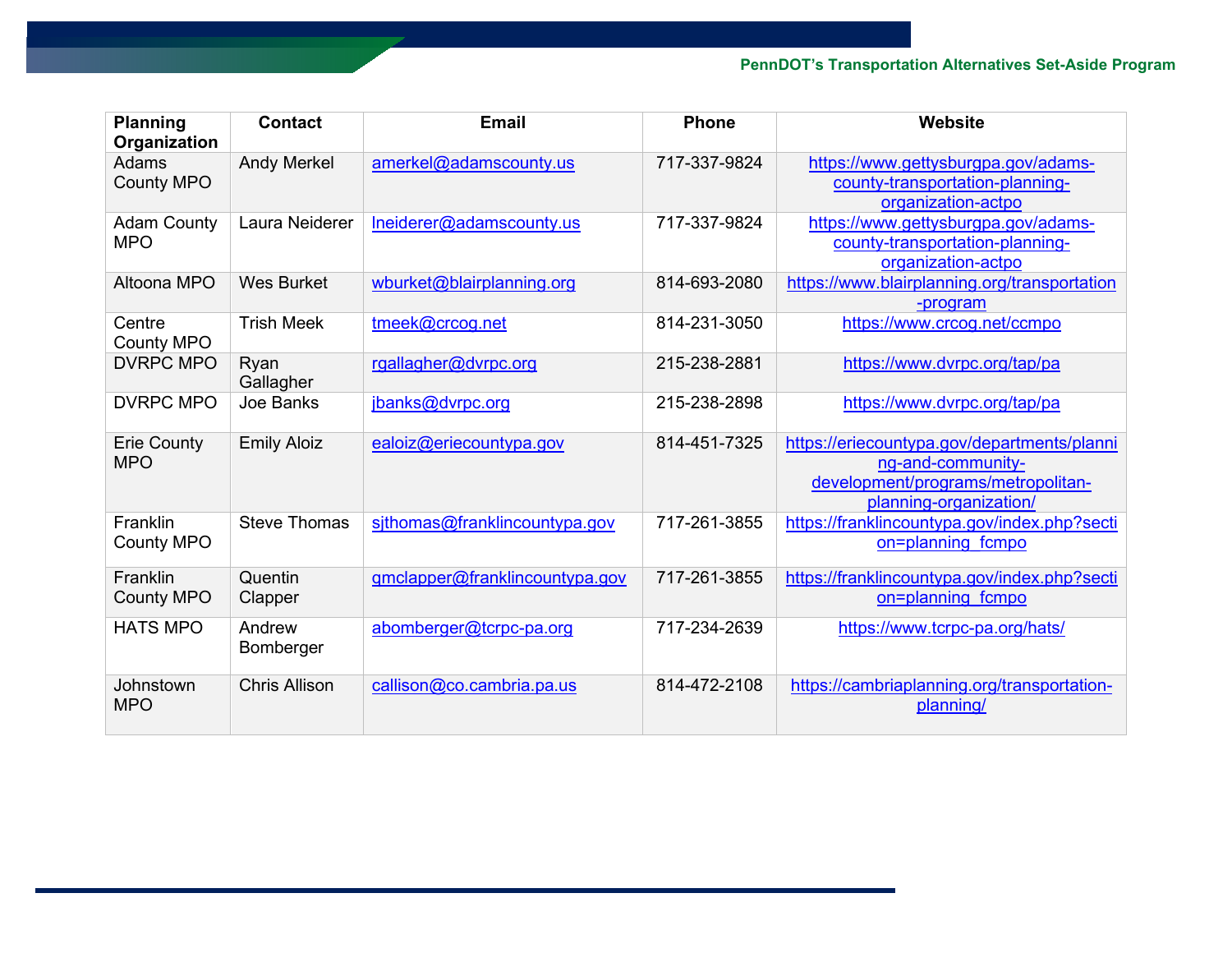| <b>Planning</b><br>Organization                     | <b>Contact</b>           | <b>Email</b>                              | <b>Phone</b> | Website                                                                                  |
|-----------------------------------------------------|--------------------------|-------------------------------------------|--------------|------------------------------------------------------------------------------------------|
| Lackawanna<br>Luzerne MPO<br>(Lackawanna<br>County) | Mary Liz<br>Donato       | donatoml@lackawannacounty.org             | 570-963-6400 | https://www.lltsmpo.com/                                                                 |
| Lackawanna<br>Luzerne MPO<br>(Luzerne<br>County)    | Christopher<br>Chapman   | christopher.chapman@luzernecou<br>nty.org | 570-825-1564 | https://www.lltsmpo.com/                                                                 |
| Lancaster<br><b>County MPO</b>                      | <b>Mike Domin</b>        | domin@co.lancaster.pa.us                  | 717-299-8333 | https://www.lancompo.org/                                                                |
| Lebanon<br><b>County MPO</b>                        | Jonathan<br>Fitzkee      | jfitzkee@lebcnty.org                      | 717-228-4444 | http://www.lebcounty.org/depts/Planning/Pa<br>ges/MPO.aspx                               |
| Lehigh Valley<br><b>MPO</b>                         | <b>Paul Carafides</b>    | pcarafides@lvpc.org                       | 610-264-4544 | https://www.lvpc.org/transportation.html                                                 |
| <b>NEPA MPO</b>                                     | Kate McMahon             | kmcmahon@nepa-alliance.org                | 570-655-5581 | http://nepa-alliance.org/transportation/nepa-<br>metropolitan-planning-organization-mpo/ |
| <b>North Central</b><br>PA RPO                      | Amy Kessler              | amy@ncentral.com                          | 814-773-3162 | http://rpo.ncentral.com/                                                                 |
| Northern Tier<br><b>RPO</b>                         | <b>Brian Baker</b>       | baker@northerntier.org                    | 570-265-9103 | https://www.northerntier.org/                                                            |
| <b>Northwest PA</b><br><b>RPO</b>                   | <b>Travis Siegel</b>     | traviss@northwestpa.org                   | 814-677-4800 | https://www.northwestpa.org/transportation/                                              |
| Reading MPO                                         | Devon Hain               | dhain@countyofberks.com                   | 610-478-6300 | https://www.co.berks.pa.us/Dept/Planning/P<br>ages/Transportation Links.aspx             |
| Southern<br>Alleghenies<br><b>RPO</b>               | <b>Brandon</b><br>Peters | bpeters@sapdc.org                         | 814-949-6543 | https://sapdc.org/                                                                       |